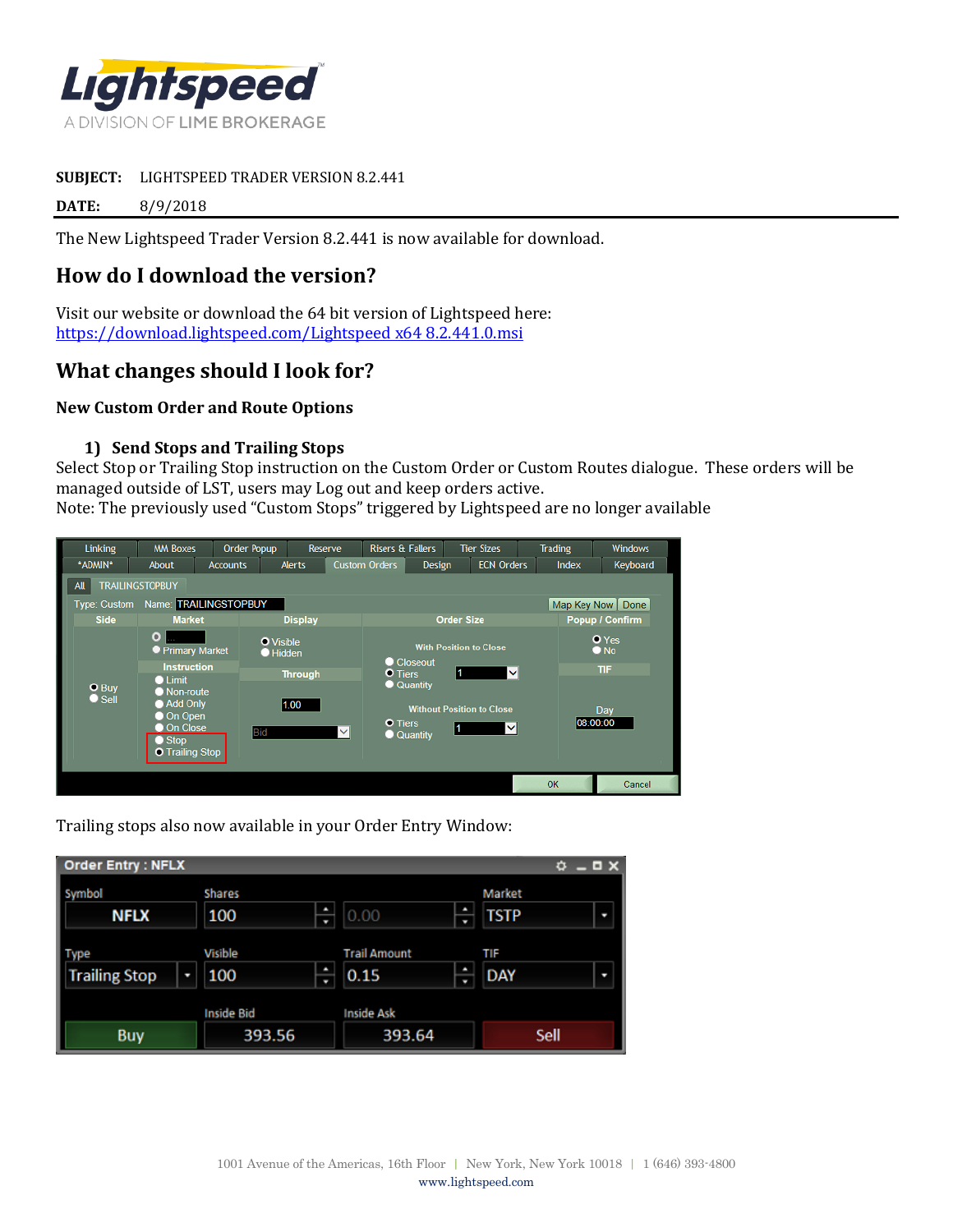

## **2) New Chart Functionality:**

**a. Add a line displaying your Position in the chart:** Select the option to Show Position, select from the display choices.

| <b>Tier Sizes</b><br><b>Windows</b><br>Order Popup<br><b>Risers &amp; Fallers</b><br>Super Smart<br><b>MM Boxes</b><br>Reserve<br><b>Trading</b><br>Chart $\nabla$<br><b>Chart Parameters</b><br><b>Studies</b><br>Style<br>Window<br><b>Debug</b><br><b>Display</b><br>Shared<br><b>Trading</b><br><b>Style</b><br><b>Display</b><br>Medium $\vee$ Solid $\vee$<br><b>Order Line</b><br>Show Active Orders<br>Medium V Dotted V<br>Position Line<br>Show Executed Orders<br>Show Cancelled Orders<br><b>Buy / Sell</b><br>Show Executions<br><b>Partially Filled</b><br>Show Position<br><b>Reset Colors</b><br>Reset | *ADMIN* | About | <b>Accounts</b> |  | <b>Alerts</b> | <b>Custom Orders</b> |  |  | Design | <b>ECN Orders</b> |  | Index | Keyboard | Linking |  |
|------------------------------------------------------------------------------------------------------------------------------------------------------------------------------------------------------------------------------------------------------------------------------------------------------------------------------------------------------------------------------------------------------------------------------------------------------------------------------------------------------------------------------------------------------------------------------------------------------------------------|---------|-------|-----------------|--|---------------|----------------------|--|--|--------|-------------------|--|-------|----------|---------|--|
|                                                                                                                                                                                                                                                                                                                                                                                                                                                                                                                                                                                                                        |         |       |                 |  |               |                      |  |  |        |                   |  |       |          |         |  |
|                                                                                                                                                                                                                                                                                                                                                                                                                                                                                                                                                                                                                        |         |       |                 |  |               |                      |  |  |        |                   |  |       |          |         |  |
|                                                                                                                                                                                                                                                                                                                                                                                                                                                                                                                                                                                                                        |         |       |                 |  |               |                      |  |  |        |                   |  |       |          |         |  |
|                                                                                                                                                                                                                                                                                                                                                                                                                                                                                                                                                                                                                        |         |       |                 |  |               |                      |  |  |        |                   |  |       |          |         |  |

- **b. Add Horizontal Lines easily:** Right click and select "Horizontal" from the Line drawing choices
- **c. Use Dotted or Dashed Lines:** Change the line type to Dotted or Dashed in the Study configuration.





1001 Avenue of the Americas, 16th Floor | New York, New York 10018 | 1 (646) 393-4800 www.lightspeed.com